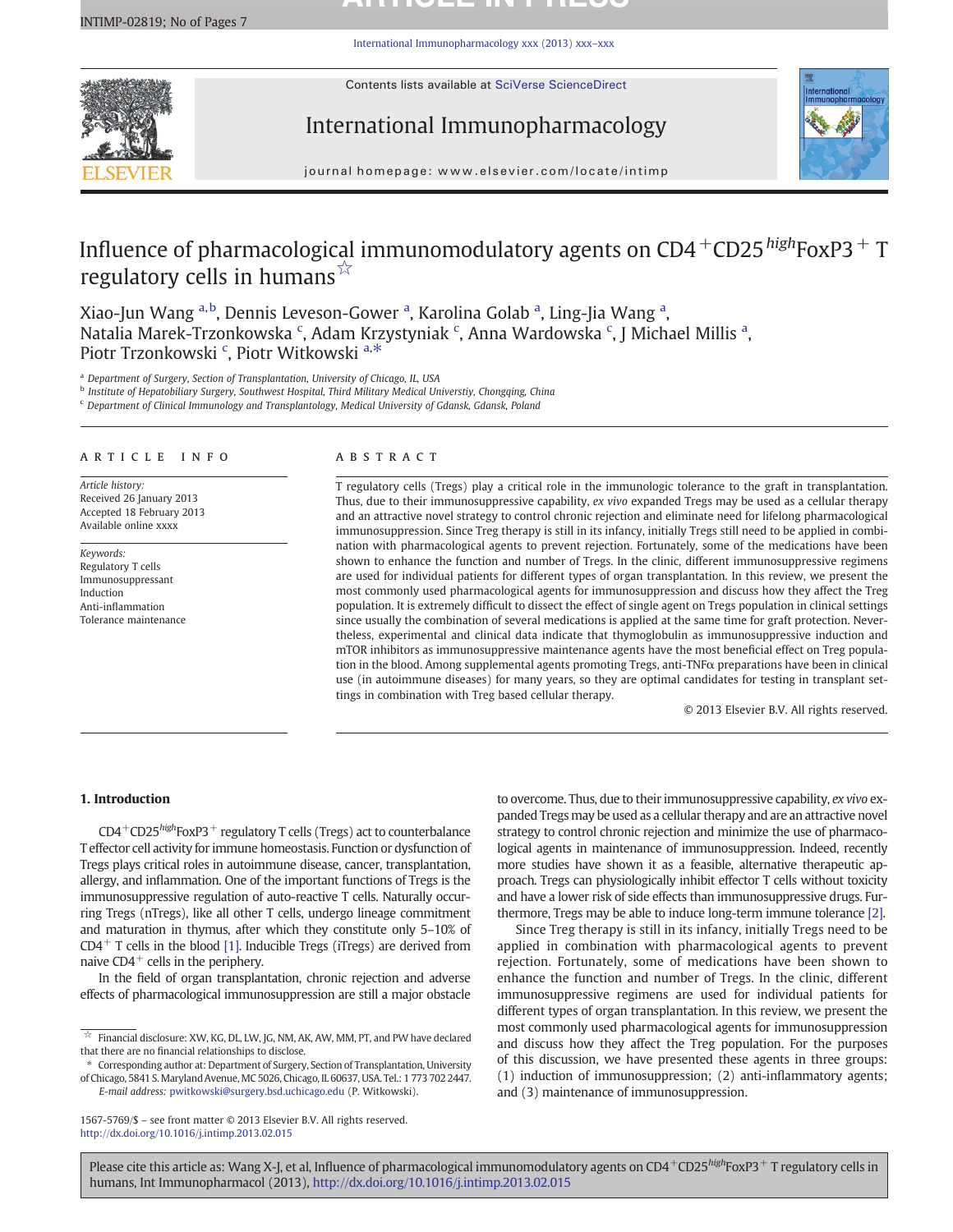# 2. Induction of immunosuppression

# 2.1. Anti-thymocyte globulin

Anti-thymocyte globulin (ATG) has been the most widely used lymphocyte-depleting preparation in solid organ transplantation for more than 25 years. It targets T cell surface antigens leading to longlasting T cell depletion. Although it has been registered with the FDA as an agent to treat acute rejection, it is commonly used in the induction of immunosuppression for the prevention of graft rejection [3].

It was shown in animal studies that Tregs were susceptible to cell depletion caused by ATG. However, as compared to conventional T cells,  $CD4+FoxP3+$  Treg cells were found to be more resistant to mouse ATG treatment, resulting in the Treg/Teff ratio increasing by approximately two-fold in lymph nodes, spleen, and peripheral blood after treatment with ATG [4]. This may be a consequence of higher expression of anti-apoptotic gene Bcl- $X_L$  which is higher in FoxP3<sup>+</sup> cells independent of CD25 expression [5]. This was even more pronounced, when ATG was followed by Sirolimus (SRL) and CTLA4-Ig [6]. Similar increase in the percentage of Tregs was achieved also with TGFβ1 in mice model [7].

Additionally, in vitro studies with thymoglobulin also confirmed that observation: Tregs are more resistant to depletion than T effector cells. After four day in vitro incubation, Tregs/Teff ratio increased due to 4-fold increase in the percentage of  $CD4+CD25$  high FoxP3<sup>+</sup>Tregs [8]. In similar experiment, the same ATG effect was observed only after prolonged exposure of the cells to the agent. While a 6-hour incubation with rabbit ATG did not affect the number and function of Tregs [9], the longer exposure (24 h) induced more Tregs with the suppressive function and up-regulated FoxP3 expression [10,11]. Interestingly, there is evidence that *in vitro* administered ATG can convert CD4<sup>+</sup>CD25<sup>−</sup> T cells into  $CD4^+CD25^+$ FoxP3<sup>+</sup> T cells [12].

In the clinic, the recovery of Tregs after ATG related depletion was found more vigorous than T effector cells. By day 90 after renal transplant, the Treg number in ATG-treated patients reached 47% of pre-transplant levels increasing relative Treg/Teff ratio [13]. Kidney recipients who received rabbit ATG (rATG) followed by belatacept/SRL were characterized by having higher number of  $FoxP3$ <sup>+</sup> Tregs in the blood and enhanced suppressive Treg function as compared to treatment with other immunosuppressive agents one year after the transplant [14]. Interestingly, transplant recipients treated with this ATG protocol possessed higher percentage of  $CD4+CD25+FORP3+$  Treg cells than healthy controls, 10.0% versus 6.9%, respectively [15].

Similar results could be found looking at new described Treg markers. ATG may deplete all the T cells but preferentially spare  $CD4+FoxP3+Helios+cells$ , leading to a higher Treg/Teff ratio during immune recovery [16,17].

Altogether, in the majority of experimental and clinical studies, ATG depleted all T cells, however increased Treg/Teff ratio due to preferential sparing of Treg cells.

# 2.2. Anti-CD52 antibody (alemtuzumab)

The anti-CD52 monoclonal antibody alemtuzumab, which is known as Campath-1H, was approved in 2001 for the treatment of hematologic malignancies and has been used in many transplant studies since then [18]. Alemtuzumab targets CD52, a protein expressed on the surface of mature lymphocytes depleting T cells, B cells, monocytes and dendritic cells, therefore it is used as an alternative to ATG for induction therapy in solid organ transplantations. However, alemtuzumab causes more profound and longer lasting blood cell depletion than ATG [19] and the effect is immediate after application. In vitro, all T cells, including  $CD4^+$  $CD25<sup>+</sup>$  cells, were completely depleted only 4 h after Campath-1H exposure [20].

Therefore, in patients, alemtuzumab also induces a profound and unselective depletion of  $CD4^+$  T cells, including Tregs [21]. We found in our previous study involving Campath-1H, that after an initial blood count drop, Treg recovery was much slower than other T cell populations [22]. On one hand, it could have been related to the relative resistance of Tregs to homeostatic proliferation, as Tregs do not express receptors for homeostatic cytokines [23]. Low levels of Tregs after profound cell depletion related to alemtuzumab might also be responsible for vigorous homeostatic proliferation of non-regulatory T cells, which is the process normally limited by Tregs and encouraged by Treg deficiency [24].

On the other hand, in this particular study, besides Campath-1H, one of the calcineurin inhibitors (CNI) was also used for the maintenance immunosuppression; therefore, slow recovery of Tregs might have been related directly to the effect of this agent or both [22] (see Calcineurin inhibitors (CNI) section below). The latter might be more likely since the results of other studies suggest that alemtuzumab spares Tregs similarly to ATG. In vitro stimulation of PBMCs and exposure to alemtuzumab led to an increased ratio of Treg/Teff due to the relative resistance of  $CD4+CD25+FoxP3+$  cells to depletion [25]. This effect was confirmed in patients. The frequency of  $CD4+CD25+FoxP3+$ Treg cells increased for up to 90 days in hematopoietic stem cell transplantation patients as well as in IPEX syndrome patients after alemtuzumab treatment [26–28]. In renal transplantation in adults, alemtuzumab was able to increase the percentage of  $CD4^+CD25^+$ FoxP3<sup>+</sup> Tregs to 20% of all  $CD4^+$  T cells 3 months post-transplant [29]. This is of special importance, as the recovery of total  $CD4^+$  T cells after depletion is usually delayed and the total number of these cells may be decreased for years after administration of alemtuzumab [25,30]. In pediatric kidney transplants, alemtuzumab also selectively spared  $CD4+CD25+FoxP3+$  regulatory T cells. In this steroid-free, CNI-withdrawal protocol the ratio of Treg/Teff increased significantly from baseline to 3 months post-transplant and returned to baseline between 6 and 12 months [31]. As was the case with ATG, the increase in the percentage of Tregs after alemtuzumab can be further enhanced, when sirolimus is included in the immunosuppressive regimen [21,22].

Similarly to ATG, alemtuzumab selects for Treg cells at the expense of conventional  $CD4^+$  T cells and allows for the preservation of their immunosuppressive function both in vitro and in vivo [32]. Although alemtuzumab antibody decreases total numbers of all T cells, the reduction in Tregs is far less, resulting in the proportion of Tregs of total  $CD4^+$  cells increasing or at least being maintained after the treatment. However, Alemtuzumab seems to promote Tregs to a lower extent, when compared with ATG [12].

# 2.3. Anti-CD3 antibody

Anti-CD3 antibody binds to the CD3 receptor on the surface of T cells, and is commonly used in clinical depletion strategies [33]. The use of anti-CD3 antibody is considered as an alternative to ATG and alemtuzumab, and is employed less often, usually as a last resort for resistant acute rejection of the graft or as induction therapy [34]. Since, the effect is limited to T cells, this compound is used less often than ATG and Campath-1H in transplantation, but at the same time, it could be used to treat T cell-mediated autoimmunity, like type 1 diabetes (T1D). Similar to ATG and alemtuzumab, anti-CD3 not only depletes but also changes the proportion and activity of the remaining T cells. An experimental autoimmune uveitis mouse model demonstrated that giving anti-CD3 antibodies resulted in an increase in the percentage of regulatory T cells and enhanced the activity of antigenspecific regulatory T cells at day 14th and 30th, whereas the number of autoreactive T cells was selectively reduced [35]. In collageninduced arthritis, anti-CD3 mAb therapy increased the percentage of  $CD4+CD25+FoxP3+$  cells resulting in reduced disease activity [36]. Transient systemic rise in the percentage, but not absolute number of  $CD4+FoxP3+Tregs$ , was observed particularly in the subset of Helios positive Tregs; this was due to a selective depletion of CD4<sup>+</sup>FoxP3<sup>−</sup>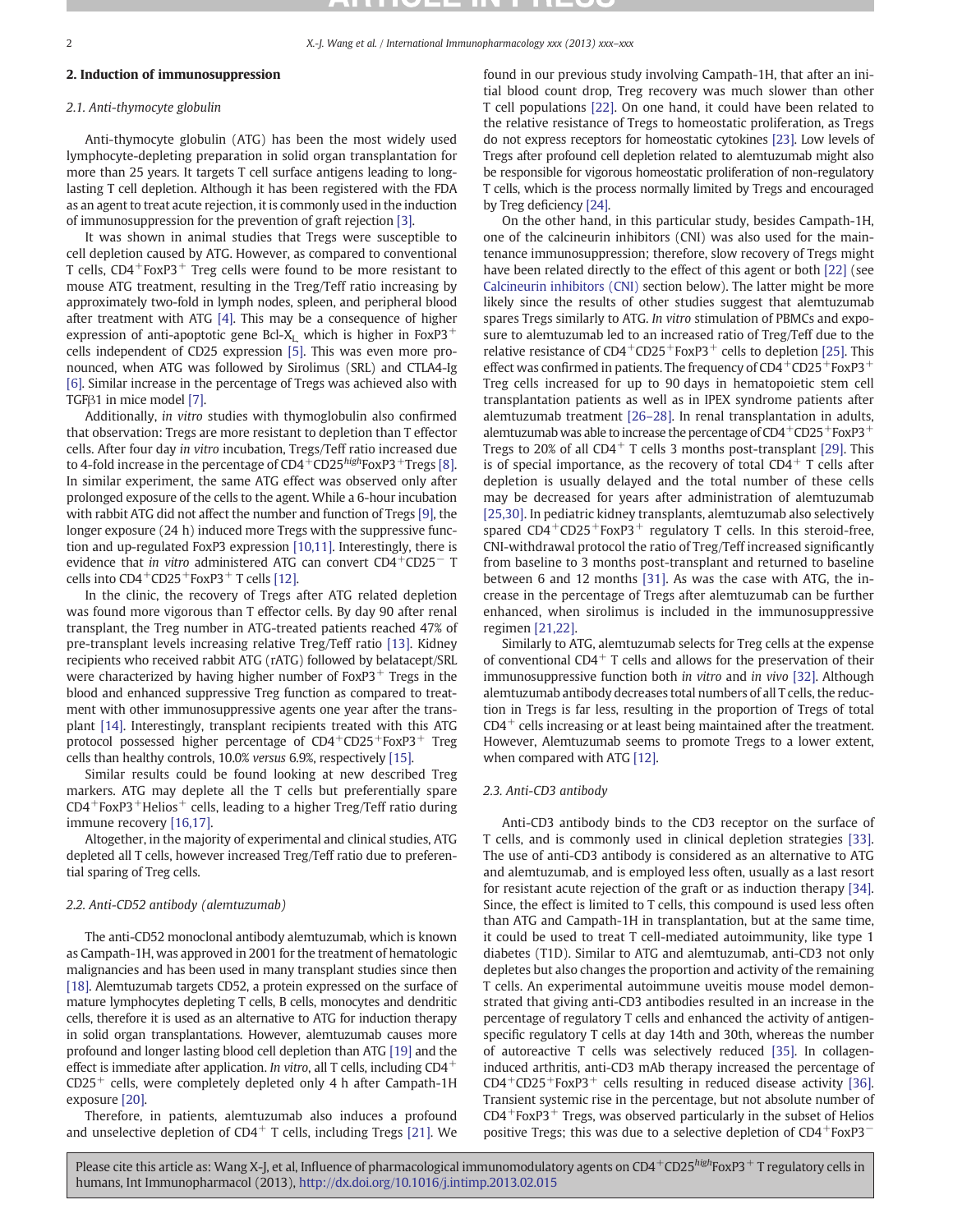conventional T cells in vivo, an effect that was also noted in other studies [37]. In addition, anti-CD3 mAbs increased  $CD4+CD25+FORP3+$  levels in diabetes and the effect could be enhanced by the addition of nasal proinsulin [38]. These tolerogenic properties encouraged diabetologists to conduct the PROTÉGÉ Study and administer an anti-CD3 preparation of teplizumab to treat recent onset of type 1 diabetes in humans. Unfortunately, the study was discontinued in phase III since the primary efficacy end-point was not met after the first year [39]. Anti-CD3 mAb has also been used to treat cGVHD-induced lupus nephritis; again, the recovery was associated with an up-regulation of FoxP3 mRNA expression and a down-regulation of effector T cell-related genes in the kidney [40].

### 2.4. Anti-CD25 (IL-2r) antibody

The interleukin-2 receptor  $\alpha$  chain (IL-2R $\alpha$ , CD25) plays a major role in shaping the dynamics of T cell populations following immune activation [41]. Basiliximab (Simulect, Novartis, USA) and daclizumab are the two antibody-based drugs that directly target the alpha-chain of IL-2R, and have been successfully applied in the clinic to reduce the incidence of acute graft rejection.

Anti-CD25 antibody can reduce almost all  $CD4^+CD25^{high}$  cells and has less effect on  $CD4^+CD25^{\text{low}}$  cells even at low doses, which has been observed in both in vitro and in vivo studies [42,43]. In the circulation, a transient loss of both FoxP3<sup>+</sup>CD25<sup>+</sup> and FoxP3<sup>−</sup>CD25<sup>+</sup> T cells was found and the total number of  $FoxP3 +$  cells was reduced [44,45]. This raises important questions about the use of this therapy in tolerance-promoting therapeutic protocols. Even more, this antibody has been used for Treg depletion in anti-cancer therapies, where a high level of Tregs was responsible for tumor progression [46]. This observation was mainly made for daclizumab, administration of which led to a marked decrease in number and frequency of  $CD4+CD25+$ cells in vitro [47] as well as in metastatic melanoma patients [48–50]. Daclizumab administration depleted Tregs and increased the effector T cell to Treg ratio [41,50–52]. However, researchers also found that the percentage of  $CD4+FoxP3+Tregs$  and the FoxP3 mRNA expression in PBMCs were not significantly reduced, even though the percentage of  $CD4^+CD25^+$  T cells was decreased in the short term after administration of anti-CD25 antibodies [42,43,53]. A similar effect was noted in human transplantation studies, in which induction with basiliximab did not change the proportion of  $FoxP3$ <sup>+</sup> cells among total  $CD4$ <sup>+</sup> T cells nor did it change the level of FoxP3 expression. At the same time, the proportion of  $CD25+FoxP3+$  cells decreased and the proportion of CD25<sup> $-$ </sup>FoxP3<sup>+</sup> cells increased [54–56]. It might be possible that this is an artifact and in all of those studies, anti-CD25 antibody was simply masking the CD25 receptor by binding to it and  $FoxP3^+$  cells were falsely assessed as CD25 negative [57]. Nevertheless, there are reports with confirmed reduction of Treg cells after anti-CD25 treatment. Induction therapy with basiliximab in combination with a CsA for maintenance of immunosuppression reduced the amount of circulating regulatory  $CD4+CD25<sup>high</sup>$ FoxP3<sup>+</sup> T cells in kidney transplant recipients in the long-term follow up [25,58]. On the other hand, graft biopsies showed that basiliximab therapy leads to high expression of FoxP3 locally in the graft after kidney transplantation [59]. There are also reports that the addition of ATG to anti-CD25 induction treatment leads to an increase in systemic levels of FoxP3<sup>+</sup> Tregs post-transplant [57].

# 3. Anti-inflammatory agents

### 3.1. Anti-TNFα antibodies

Tumor necrosis factor-alpha (TNF $\alpha$ ) is a cytokine associated with systemic inflammation and immune response [60]. It has been shown that TNFα can up-regulate CD25 leading to enhanced IL-2 stimulated phosphorylation of STAT5 and subsequent up-regulation of FoxP3 [61]. Adding 10 ng/mL TNF $\alpha$  to a 72-hour in vitro culture of mouse  $CD4^+$  cells increased (4-fold) the percentage of cells expressing FoxP3

as well as enhanced the suppressive function of Tregs [62]. Another in vitro study using human cells revealed that 50 ng/mL TNF $\alpha$  inhibited the number and function of Tregs [63]. This discrepancy may be partly ascribable to differences in the TNF $\alpha$  dosages used and insufficient attention to the possible effects of TNF $\alpha$  on T effectors, and the fact that the cells came from different species.

Another reason might be that  $TNF\alpha$  is required only for the development of nTregs but not for iTregs [64]. This could explain the therapeutic efficiency of anti-TNF $\alpha$  in the clinic. Therapy with anti-TNF $\alpha$ antibody increases the number (2–3 fold) of FoxP3<sup>+</sup> Tregs (including  $CD4+CD25+FORP3+$  and  $CD4+CD25-FORP3+$ ) in peripheral blood enhancing their function (tested in vitro) in patients with inflammatory bowel disease [65,61]. Treating rheumatoid arthritis patients with anti-TNF $\alpha$  led to a reduction of Teff cells and an enrichment of Tregs, leading to a higher Treg/Teff ratio in the blood even at 24 weeks post-agent application [66,67]. In active chronic uveitis patients, the level of  $CD4+CD25$  high FoxP3<sup>+</sup> Treg cells increased in the first 3 months after initiation of the treatment with anti-TNF $\alpha$  preparation, adalimumab [68]. In ankylosing spondylitis anti-TNF $\alpha$  decreased the levels of Th17 cells and related cytokines and increased the Treg/TGFβ axis [69]. Increased expression of type 1 TNFα receptors on Tregs was found in type 1 diabetic children. This was associated with impaired function of Tregs in vitro and could be reversed by addition of an anti-TNFα preparation infliximab to the culture [70]. It seems that anti-TNF $\alpha$  antibody may cause a redistribution of Tregs from tissue to blood and directly boost the suppressive function of these cells [61]. Anti-TNF $\alpha$  agents have been tested effectively in inflammatory bowel disease. Two weeks after treatment, the number of circulating Tregs increased twice with a 2–3 fold increase in FoxP3 expression and a 2 fold enhancement in their suppressive function [61]. Interestingly, clinical responders to therapy with anti-TNF agents had durable clinical remission with sustained increases in the number of circulating FoxP3 positive cells [65].

# 3.2. IL-1 inhibitor

Anakinra, a human recombinant IL-1 receptor antagonist, is approved for the treatment of autoimmune and inflammatory conditions such as rheumatoid arthritis [71], Schnitzler's syndrome [72], and other inflammations. After receiving anakinra, the percentages of Th17 cells and Th1 cells were lower and the percentage of Treg cells was higher by 24 weeks [73].

# 4. Maintenance of immunosuppression

#### 4.1. Calcineurin inhibitors (CNI)

Cyclosporin A and tacrolimus (TAC) are immunosuppressants that act by inhibiting calcineurin, a phosphatase 3 protein, which activates T cells. Calcineurin inhibitors (CNI) are used as immunosuppressive therapy in solid organ transplantation and other immune diseases [74]. In general, CNIs reduce the number of Tregs. For example, decreased number of  $CD4+CD25^{high}$ FoxP3<sup>+</sup> Tregs was found in renal and liver graft patients [22,75,76]. However, no direct relationship between FoxP3 expression and CNI has been established. What is more, the use of TAC monotherapy did not influence FoxP3 expression, neither at the mRNA nor the protein level [75]. When dermatitis patients were given TAC, the number of  $CD25<sup>+</sup>$  cells was reduced, but the number of FoxP3<sup>+</sup> cells was not altered [77].

# 4.1.1. Cyclosporine A

Cyclosporine A (CsA) has been shown to suppress the induction of  $CD4+CD25+$  Tregs but enhances Treg function in *in vitro* MLR experiments [78]. After giving CsA to healthy mice, the number of Tregs was reduced, and the development and function of  $CD4+CD25+$  Treg cells were impaired [79]. Both low and high doses of CsA inhibited the proliferation of Tregs, but only a low dose CsA impaired the suppressive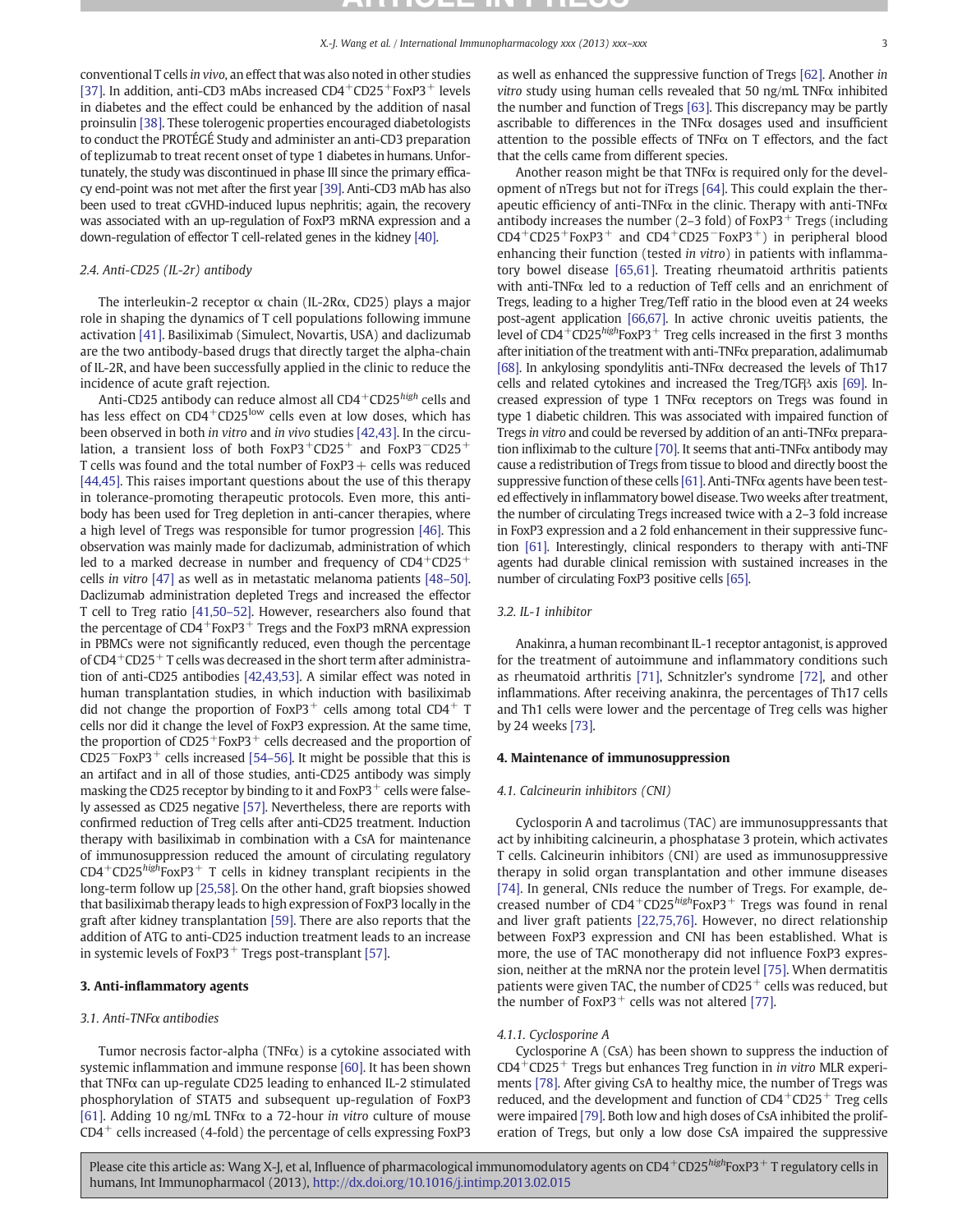function [80]. In mice, CsA didn't change FoxP3 expression but caused lower FoxP3/IL17a ratio because of a selective sparing of Th17 cells [81].

# 4.1.2. Tacrolimus

Tacrolimus (TAC), known also as FK506, is a calcineurin inhibitor first approved for liver transplant in 1994. Like CsA, TAC decreases Treg proliferation in vitro [82,83]. In a model of rat liver transplant, tacrolimus also reduced Treg number [84]. In the human setting in vivo, an association between low number of Tregs and TAC maintenance was described in kidney transplant recipients [22].

# 4.2. CTLA4-Ig

Cytotoxic T lymphocyte antigen 4 (CTLA4-Ig) is a CD80/CD86 antagonist which disrupts an important co-stimulatory signal passed from APC to T cells after T cell receptor engagement consisting of an interaction between CD80/86 and CD28 receptors [85]. CD28 signaling in T-regulatory cells was shown to promote  $FoxP3$ <sup>+</sup> T regulatory cell generation from developing thymocytes [86]. CTLA4-Ig may inhibit the development and expansion of nTreg cells by impairing the CD28 signaling pathway, although in short-term-treated patients the expression of Fox $P3$ <sup>+</sup> cells in the tissues is higher compared with CNI-treated patients [87]. Therapy with belatacept, an investigational selective co-stimulation blocker, led to similar patient/graft 1-year survival compared to cyclosporine; however, a higher graft rejection rate was observed in the BENEFIT study. Currently, it is the first biological agent approved for the maintenance of immunosuppression after kidney transplantation [88]. In contrast to CNI-based maintenance immunosuppression, belatacept better preserves kidney graft function (glomerular filtration rate) after first year and may reduce the rate of chronic allograft nephropathy in the long-term [89,90]. A recent study with abatacept – another form of CTLA4-Ig fusion protein – has revealed in type 1 diabetes that the drug is able to preserve pancreatic β-cell function and delay progression of the disease [91].

However, there is a rationale that CTLA4-Ig may have a counterproductive effect on Treg function and tolerance induction, since Tregs rely upon CD28-dependent signals for development and peripheral expansion. It was found in specific CTLA4 knockout mice that the function of Tregs was lost, although the frequency of peripheral Tregs was dramatically elevated [92]. Additionally, administration of CTLA4-Ig significantly decreased the amount of thymus-derived natural Tregs [93]. In a murine skin transplant model, IL-2 mediated Treg expansion was inhibited by CTLA4-Ig because of the starvation of available B7 molecules [94]. Although graft biopsies in belatacept-treated kidney recipients had a significantly greater number of  $FoxP3<sup>+</sup>$  cells compared with CNI-treated patients [87], it was not confirmed when mRNA levels were measured. Twelve months after renal transplant, FoxP3 mRNA level in graft biopsies was significantly lower in the belatacept group than the CNI group [95]. Of note, other immunosuppressive agents were used simultaneously (anti-metabolite); therefore, observed effects might be a result of combined actions, not purely the result of CTLA4-Ig treatment.

# 4.3. Mycophenolate mofetil (MMF)

MMF is a reversible inhibitor of inosine monophosphate dehydrogenase, an enzyme, which plays a crucial role in GTP biosynthesis [96]. It is widely used as an immunosuppressant in organ transplantation, autoimmune diseases, and GVHD [97]. MMF specifically reduced the percentage of FoxP3<sup>+</sup> Tregs locally in the kidney in an ischemiareperfusion model [98]. Additionally, the number and percentage of Ag-specific  $CD4+CD25+FoxP3+Tregs$  were also decreased on day 7 in the draining lymph nodes and spleens after treatment with MMF in the ovalbumin-immunized mice [99]. MMF can significantly decrease Treg numbers in a spontaneous hypertensive rat [100].

It is difficult to dissect the pure effect of MMF on Tregs in clinical settings, since this compound is usually supplemental to induction and other maintenance agents. In humans, basiliximab/belatacept/ MMF/steroid therapy reduced Treg numbers after renal transplant for up to 1 year [14]. In liver graft recipients, where only CNI is used in addition to MMF, not only the number but also the percentage of Tregs was steadily reduced at 3 years post-transplant [30]. In lung transplant patients treated with protocols containing MMF, the number of  $CD4+CD25^{high}$  cells was not significantly reduced [101]. As highlighted above, reduction of Tregs while using immunosuppressive regimens containing MMF might be rather the results of the simultaneous actions of all agents used, and not specifically associated with MMF. For example, in setting of allogenic bone marrow transplantation or symptomatic carotid artery stenosis, MMF did not affect Treg number, function, or FoxP3 expression in both in mice and in clinical settings [102,103]. However, conversion from CNI to MMF due to renal dysfunction was associated with an increase in the percentage of Tregs in liver transplant patients when MMF was used as a single-agent therapy [104].

# 4.4. Steroids

Glucocorticoids play an important role in the treatment and prevention of organ rejection in transplant patients. Corticosteroids interact with the intracellular receptor, the GC receptor (GR), a ligand-regulated transcription factor that positively or negatively alters the transcription of specific target genes, such as FoxP3 in Tregs [105]. In vitro, dexamethasone upregulated mRNA and FoxP3 expression in CD25<sup>−</sup> cells and generated CD4<sup>+</sup>CD25<sup>+</sup>FoxP3<sup>+</sup> Tregs; however, the immunosuppressive function of those cells was not improved [106]. In mouse models, multiple sclerosis or colitis treatment with steroids preserved both the number and function of Tregs [107]. In human studies, steroids were shown to preserve Tregs populations in chronic uveitis patients [68], and even to increase the levels of  $CD4+CD25+FoxP3+Tregs$  in asthmatic children treated with inhaled glucocorticoids, when compared to the controls and to the patients' own Treg levels prior to treatment [108].

# 4.5. mTOR inhibitor

Sirolimus also known as rapamycin (Rapa) and its analog, everolimus, are mammalian target of rapamycin (mTOR) inhibitors. mTORs display immunosuppressive activity affecting mTOR kinase and arrest the cell cycle in G1 phase, without inhibiting the production of IL-2, a cytokine playing an important role in the generation and activity of Tregs [78]. They preferentially spare Tregs, while simultaneously inhibiting T effector cells [109]. Although in in vitro MLRs Rapa slightly decreases the percentage of  $CD4+CD25^{high}$  FoxP3<sup>+</sup> T cells, it substantially enhances their suppressive function when compared to control or assays treated with CsA [78].

In human, the number of Tregs in peripheral blood increased significantly in kidney transplant patients 6 months after switching to monotherapy with rapamycin comparing to monotherapy with TAC or MMF. Moreover, since numbers of antigen-specific Tregs increased in blood as well, the potential for the regulation of donor-specific responses in lymphoid and peripheral tissues was enhanced too [110]. Long-term patients on Rapa had more circulating Tregs at 12 and 24 months after renal transplant in comparison to patients on CsA [111]. Furthermore, patients with liver grafts treated with sirolimus monotherapy had significantly higher percentages of  $CD4+CD25<sup>high</sup>$ FoxP3<sup>+</sup> T cells compared with non-sirolimus group, even 3 years after transplantation [30]. After lymphocyte depletion by alemtuzumab or ATG induction, sirolimus but not CsA or TAC, increased the pool of FoxP3-expressing  $CD4+CD25^{high}$  cells [16,21]. Moreover, sirolimus was able to increase the Treg number after conversion from TAC in liver and kidney transplant patients [22,112,113]. These data indicate that mTOR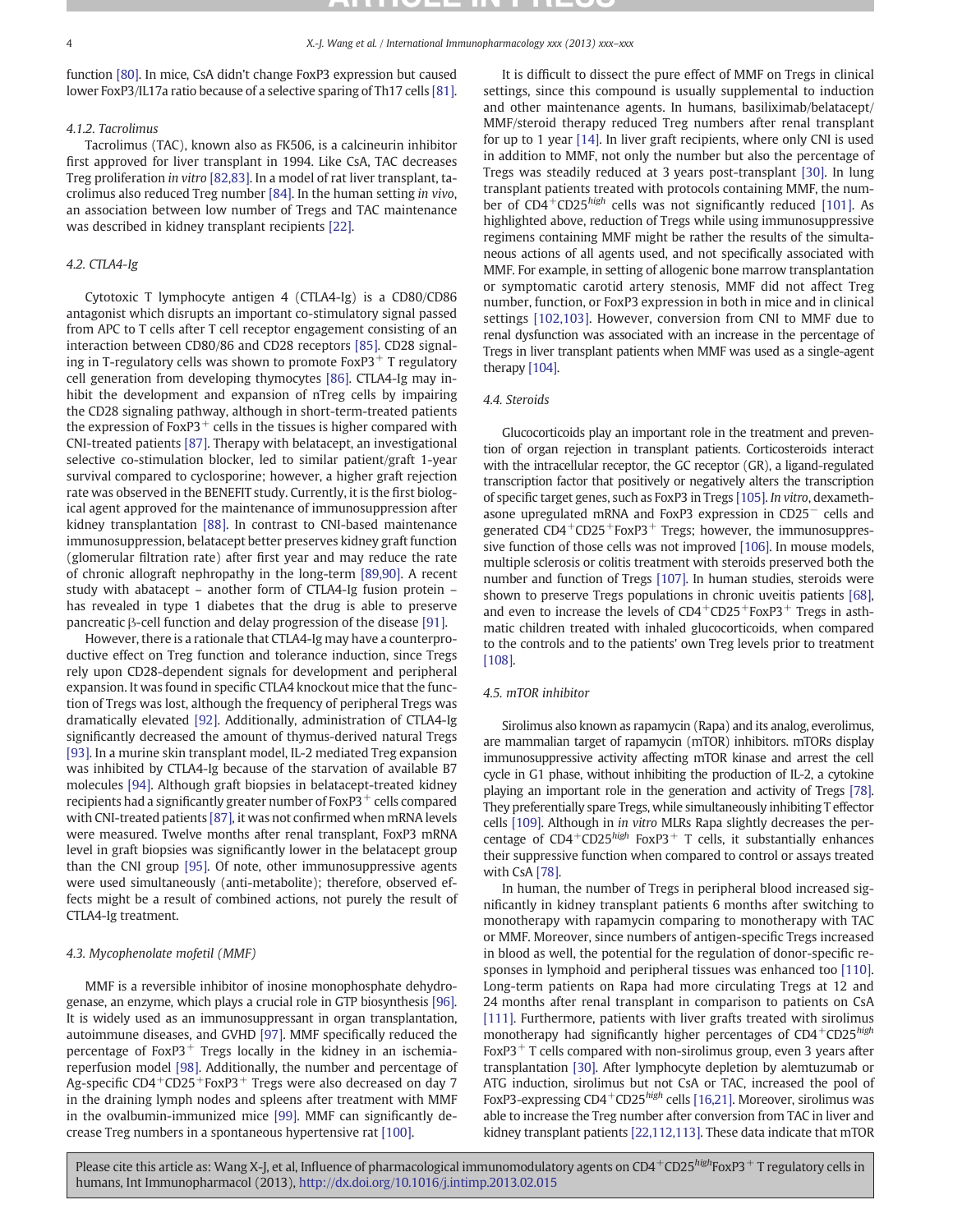inhibitors can reverse the reduction of Tregs caused by other immunosuppressive agents. Also, combined use of everolimus and IL-2/IL-2ab complexes makes it feasible to achieve highly effective antigen-driven conversion of naive T cells into Tregs and expand these cells with high purity in vivo [114]. Nevertheless, despite a higher number of Tregs in peripheral blood, type 1 diabetes patients treated with IL-2 and sirolimus were characterized by lower pancreatic β-cell function, when compared to untreated controls [115]. However, this effect might be related to the toxicity of sirolimus in the pancreas.

# 5. Other agents

# 5.1. Interleukin-2

Interleukin-2 (IL-2) is a cytokine produced by T helper cells that is critical for signal transduction during immune response. It is critical for the function of not only cytotoxic lymphocytes but also Tregs. Tregs express high levels of the IL-2 receptor and IL-2 is essential for peripheral tolerance mediated by them [116]. IL-2 deficient mice had no or decreased numbers of FoxP3<sup>+</sup> Treg cells [117]. Treatment with anti-IL-2 antibody or IL-2 immunotoxin systemically also decreases the absolute number of Tregs [118] (also see above discussion of IL-2 receptor antibody). IL-2 therapy results in a higher percentage of  $CD4+FoxP3$ <sup>+</sup> T cells in mice splenocytes; anti-CD25 can abrogate this effect in vivo [119]. In the NOD mice, IL-2 increases FoxP3 expression and the number of Tregs in the periphery, in local lymph nodes, and in the pancreas [118,120–122].

Similar results were found in clinical trials. IL-2 therapy increased the numbers of Tregs in graft-versus-host disease and autoimmune vasculitis, but did not affect the number of T effectors; thus, as a result, IL-2 increased the Treg/T effector ratio 4–5 times after therapy [123,124]. Combined with Rapamycin, IL-2 transiently increased both the number and frequency of nTregs in T1D patients. The number of Fox $P3$ <sup>+</sup> cells increased from day 0 to day 28 and fell back to baseline on day 56, while the function was preserved [115]. Because IL-2-dependent STAT5 phosphorylation occurs primarily in FoxP3<sup>+</sup> regulatory T cells, Tregs receiving IL-2 signals proliferated and developed enhanced suppressive activity and could potentially be used to prevent autoimmunity [125].

# 6. Conclusion

In conclusion, most of the immunomodulatory agents used in clinical settings influence the function and number of Treg cells. Since Tregs play a vital role in immune adjustment, it is very important to understand the relationship between those agents and Tregs, especially in the clinical application of novel cellular therapy involving adoptive Treg infusion. Knowing the effects of those agents allows us to take advantage and select agents, which enhance Treg action, maintaining at the same time a graft immunoprotective environment. This enables us to plan the number and frequency of Tregs applied in order to achieve clinical effect [126]. In order to establish long-term tolerance, it would (most likely) require use of not one agent but a few drugs in combination in addition to ex vivo expanded Tregs. From this perspective, it seems that today ATG as a T cell depletion agent in combination with mTOR inhibitors as maintenance and antiTNF $\alpha$  as supplemental compound should be considered as the candidates with the most potential. Clinical trials utilizing those agents in combination with Tregs are imminent.

# Acknowledgements

The study was supported by the Illinois Department of Public Health Grant (Pancreatic Islet Transplantation), the Polish National Science Center and the Polish Ministry of Science (grant nos: UMO-2011/01/B/ NZ6/00322, IP2011 033771). Krzystyniak A. was

supported by the Award for Young Investigators from the Pomeranian Special Economic Zone, and START scholarship by the Foundation for Polish Science, Marek-Trzonkowska N. was supported by the Kosciuszko Foundation Fellowship Grant, and XJ Wang was supported by the fellowship award from the Institute of Hepatobiliary Surgery, Southwest Hospital, Third Military Medical University, China.

### References

- [1] Sakaguchi S. Naturally arising CD4<sup>+</sup> regulatory t cells for immunologic self-tolerance and negative control of immune responses. Annu Rev Immunol 2004;22:531–62.
- [2] Trzonkowski P. All roads lead to T regulatory cells. Transplantation 2011;91:150–1.
- [3] Gaber AO, Monaco AP, Russell JA, Lebranchu Y, Mohty M. Rabbit antithymocyte globulin (thymoglobulin): 25 years and new frontiers in solid organ transplantation and haematology. Drugs 2010;70:691–732.
- [4] Lu Y, Suzuki J, Guillioli M, Umland O, Chen Z. Induction of self-antigen-specific FoxP3<sup>+</sup> regulatory T cells in the periphery by lymphodepletion treatment with anti-mouse thymocyte globulin in mice. Immunology 2011;134:50–9.
- [5] Minamimura K, Gao W, Maki T.  $CD4^+$  regulatory T cells are spared from deletion by antilymphocyte serum, a polyclonal anti-T cell antibody. J Immunol 2006;176: 4125–32.
- [6] D'Addio F, Yuan X, Habicht A,Williams J, Ruzek M, Iacomini J, et al. A novel clinically relevant approach to tip the balance toward regulation in stringent transplant model. Transplantation 2010;90:260–9.
- [7] Kaplan J, Woodworth L, Smith K, Coco J, Vitsky A, McPherson J. Therapeutic benefit of treatment with anti-thymocyte globulin and latent TGF-beta1 in the MRL/lpr lupus mouse model. Lupus 2008;17:822–31.
- [8] LaCorcia G, Swistak M, Lawendowski C, Duan S, Weeden T, Nahill S, et al. Polyclonal rabbit antithymocyte globulin exhibits consistent immunosuppressive capabilities beyond cell depletion. Transplantation 2009;87:966–74.
- [9] Mahmud D, Nicolini B, van den Dries L, Mahmud N, Arpinati M, Rondelli D. Human  $CD4(+)CD25(+)$  cells in combination with  $CD34(+)$  Cells and thymoglobulin to prevent anti-hematopoietic stem cell T cell alloreactivity. Biol Blood Marrow Transplant 2011;17:61–8.
- [10] Liu Z, Fang Y, Wang X, Wang P, Yun P, Xu H. Upregulation of molecules associated with T-regulatory function by thymoglobulin pretreatment of human  $CD4^+$  cells. Transplantation 2008;86:1419–26.
- [11] Shimony O, Nagler A, Gellman YN, Refaeli E, Rosenblum N, Eshkar-Sebban L, et al. Anti-T lymphocyte globulin (ATG) induces generation of regulatory T cells, at least part of them express activated CD44. J Clin Immunol 2012;32:173–88.
- [12] Lopez M, Clarkson MR, Albin M, Sayegh MH, Najafian N. A novel mechanism of action for anti-thymocyte globulin: induction of  $CD4+CD25+FoxP3+$  regulatory T cells. J Am Soc Nephrol 2006;17:2844–53.
- [13] Krystufkova E, Sekerkova A, Striz I, Brabcova I, Girmanova E, Viklicky O. Regulatory T cells in kidney transplant recipients: the effect of induction immunosuppression therapy. Nephrol Dial Transplant 2012;27:2576–82.
- [14] Bestard O, Cassis L, Cruzado JM, Torras J, Franquesa M, Gil-Vernet S, et al. Costimulatory blockade with mTor inhibition abrogates effector T-cell responses allowing regulatory T-cell survival in renal transplantation. Transpl Int 2011;24: 451–60.
- [15] Serban G, Whittaker V, Fan J, Liu Z, Manga K, Khan M, et al. Significance of immune cell function monitoring in renal transplantation after thymoglobulin induction therapy. Hum Immunol 2009;70:882–90.
- [16] Morelon E, Lefrançois N, Besson C, Prévautel J, Brunet M, Touraine J-L, et al. Preferential increase in memory and regulatory subsets during T-lymphocyte immune reconstitution after thymoglobulin induction therapy with maintenance sirolimus vs cyclosporine. Transpl Immunol 2010;23:53–8.
- [17] Tang Q, Leung J, Melli K, Lay K, Chuu EL, Liu W, et al. Altered balance between effector T cells and FOXP3<sup>+</sup> HELIOS<sup>+</sup> regulatory T cells after thymoglobulin induction in kidney transplant recipients. Transpl Int 2012;25:1257–67.
- [18] Kanda J, Lopez RD, Rizzieri DA. Alemtuzumab for the prevention and treatment of graft-versus-host disease. Int J Hematol 2011;93:586–93.
- [19] Trzonkowski P, Zilvetti M, Friend P, Wood KJ. Recipient memory-like lymphocytes remain unresponsive to graft antigens after CAMPATH-1H induction with reduced maintenance immunosuppression. Transplantation 2006;82: 1342–51.
- [20] Cox AL, Thompson SAJ, Jones JL, Robertson VH, Hale G, Waldmann H, et al. Lymphocyte homeostasis following therapeutic lymphocyte depletion in multiple sclerosis. Eur J Immunol 2005;35:3332–42.
- [21] Noris M, Casiraghi F, Todeschini M, Cravedi P, Cugini D, Monteferrante G, et al. Regulatory T cells and T cell depletion: role of immunosuppressive drugs. J Am Soc Nephrol 2007;18:1007–18.
- [22] Trzonkowski P, Zilvetti M, Chapman S, Wieckiewicz J, Sutherland A, Friend P, et al. Homeostatic repopulation by CD28-CD8<sup>+</sup> T cells in alemtuzumab-depleted kidney transplant recipients treated with reduced immunosuppression. Am J Transplant 2008;8:338–47.
- [23] Seddiki N, Santner-Nanan B, Martinson J, Zaunders J, Sasson S, Landay A, et al. Expression of interleukin (IL)-2 and IL-7 receptors discriminates between human regulatory and activated T cells. J Exp Med 2006;203:1693–700.
- [24] Shen S, Ding Y, Tadokoro CE, Olivares-Villagómez D, Camps-Ramírez M, Curotto de Lafaille MA, et al. Control of homeostatic proliferation by regulatory T cells. J Clin Invest 2005;115:3517–26.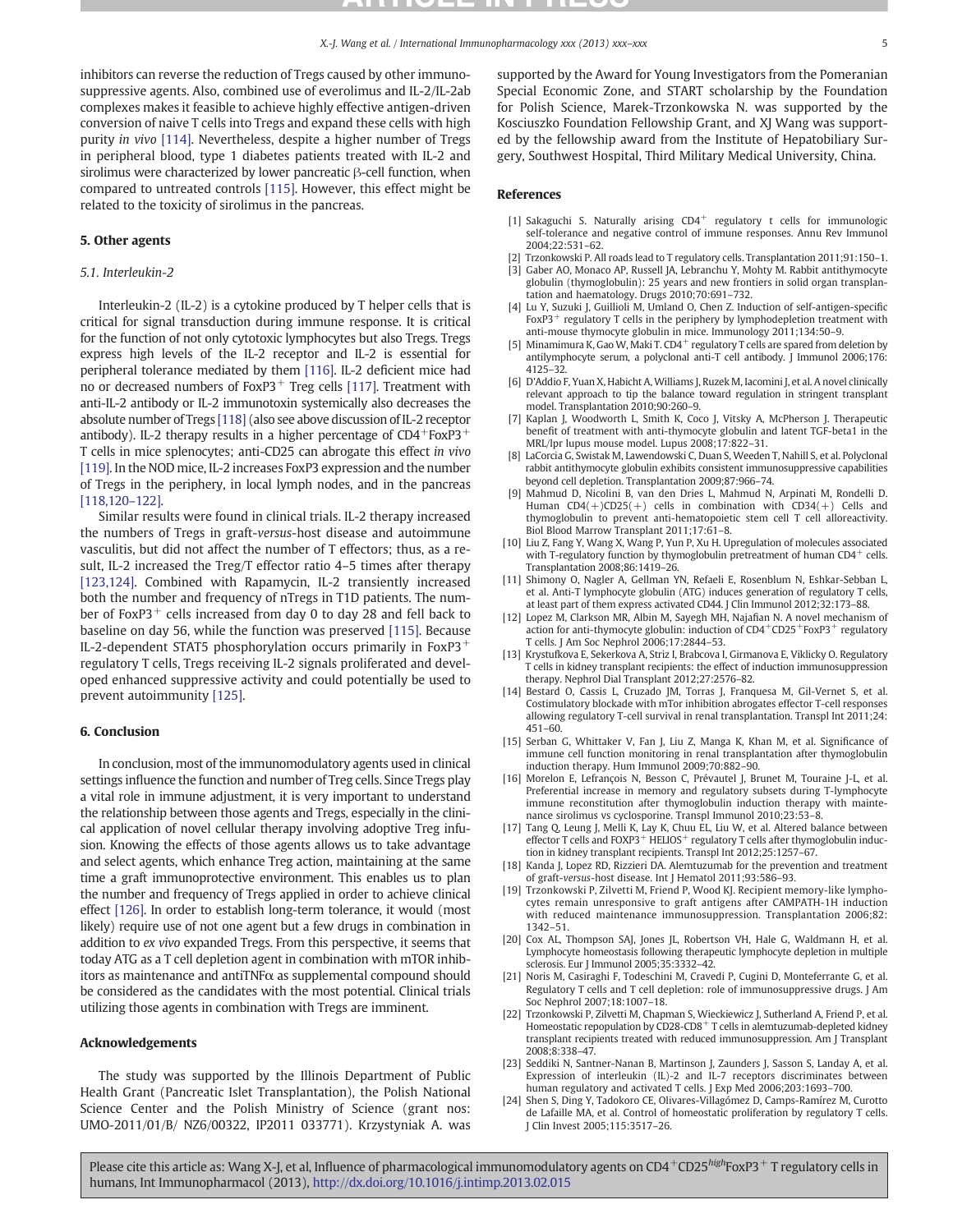# 6 X.-J. Wang et al. / International Immunopharmacology xxx (2013) xxx–xxx

- [25] Bloom DD, Chang Z, Fechner JH, Dar W, Polster SP, Pascual J, et al. CD4<sup>+</sup> CD25<sup>+</sup> FOXP3<sup>+</sup> regulatory T cells increase de novo in kidney transplant patients after immunodepletion with Campath-1H. Am J Transplant 2008;8:793–802.
- [26] Rao A, Kamani N, Filipovich A, Lee SM, Davies SM, Dalal J, et al. Successful bone marrow transplantation for IPEX syndrome after reduced-intensity conditioning. Blood 2007;109:383–5.
- [27] Dorsey MJ, Petrovic A, Morrow MR, Dishaw LJ, Sleasman JW. FOXP3 expression following bone marrow transplantation for IPEX syndrome after reduced-intensity conditioning. Immunol Res 2009;44:179–84.
- [28] Matthews K, Lim Z, Afzali B, Pearce L, Abdallah A, Kordasti S, et al. Imbalance of effector and regulatory CD4 T cells is associated with graft-versus-host disease after hematopoietic stem cell transplantation using a reduced intensity conditioning regimen and alemtuzumab. Haematologica 2009;94:956–66.
- [29] Morales J, Bono MR, Fierro A, Iñiguez R, Zehnder C, Rosemblatt M, et al. Alemtuzumab induction in kidney transplantation: clinical results and impact on T-regulatory cells. Transplant Proc 2008;40:3223–8.
- [30] Levitsky J, Miller J, Wang E, Rosen A, Flaa C, Abecassis M, et al. Immunoregulatory profiles in liver transplant recipients on different immunosuppressive agents. Hum Immunol 2009;70:146–50.
- [31] De Serres SA, Mfarrej BG, Magee CN, Benitez F, Ashoor I, Sayegh MH, et al. Immune profile of pediatric renal transplant recipients following alemtuzumab induction. J Am Soc Nephrol 2012;23:174–82.
- [32] Watanabe T, Masuyama J, Sohma Y, Inazawa H, Horie K, Kojima K, et al. CD52 is a novel costimulatory molecule for induction of CD4<sup>+</sup> regulatory T cells. Clin Immunol 2006;120:247–59.
- [33] Chatenoud L. Anti-CD3 antibodies: towards clinical antigen-specific immunomodulation. Curr Opin Pharmacol 2004;4:403–7.
- [34] Hering BJ, Kandaswamy R, Ansite JD, Eckman PM, Nakano M, Sawada T, et al. Single-donor, marginal-dose islet transplantation in patients with type 1 diabetes. JAMA 2005;293:830–5.
- [35] Ke Y, Jiang G, Sun D, Kaplan HJ, Shao H. Anti-CD3 antibody ameliorates experimental autoimmune uveitis by inducing both IL-10 and TGF-β dependent regulatory T cells. Clin Immunol 2011;138:311–20.
- [36] Notley CA, McCann FE, Inglis JJ, Williams RO. ANTI-CD3 therapy expands the numbers of  $CD4^+$  and  $CD8^+$  Treg cells and induces sustained amelioration of collagen-induced arthritis. Arthritis Rheum 2010;62:171–8.
- [37] Penaranda C, Tang Q, Bluestone JA. Anti-CD3 therapy promotes tolerance by selectively depleting pathogenic cells while preserving regulatory T cells. J Immunol 2011;187:2015–22.
- [38] Bresson D, Togher L, Rodrigo E, Chen Y, Bluestone JA, Herold KC, et al. Anti-CD3 and nasal proinsulin combination therapy enhances remission from recent-onset autoimmune diabetes by inducing Tregs. J Clin Invest 2006;116:1371–81.
- [39] Sherry N, Hagopian W, Ludvigsson J, Jain SM, Wahlen J, Ferry Jr RJ, et al. Teplizumab for treatment of type 1 diabetes (Protégé study): 1-year results from a randomised, placebo-controlled trial. Lancet 2011;378:487–97.
- [40] Zhang J-L, Sun D-J, Hou C-M, Wei Y-L, Li X-Y, Yu Z-Y, et al. CD3 mAb treatment ameliorated the severity of the cGVHD-induced lupus nephritis in mice by up-regulation of FoxP3<sup>+</sup> regulatory T cells in the target tissue: kidney. Transpl Immunol 2010;24:17–25.
- [41] Rech AJ, Vonderheide RH. Clinical use of anti-CD25 antibody daclizumab to enhance immune responses to tumor antigen vaccination by targeting regulatory T cells. Ann N Y Acad Sci 2009;1174:99–106.
- [42] Okawaki M, Yamaguchi Y, Okita R, Ohara M, Okada M. Dose-finding study of anti-CD25 antibody for targeting regulatory T cells in locoregional immunotherapy of malignant effusion. Hiroshima J Med Sci 2008;57:37–46.
- [43] Okita R, Yamaguchi Y, Ohara M, Hironaka K, Okawaki M, Nagamine I, et al. Targeting of CD4<sup>+</sup>CD25high cells while preserving CD4<sup>+</sup>CD25low cells with low-dose chimeric anti-CD25 antibody in adoptive immunotherapy of cancer. Int J Oncol 2009;34:563–72.
- [44] Bluestone JA, Liu W, Yabu JM, Laszik ZG, Putnam A, Belingheri M, et al. The effect of costimulatory and interleukin 2 receptor blockade on regulatory T cells in renal transplantation. Am J Transplant 2008;8:2086–96.
- [45] Libetta C, Portalupi V, Margiotta E, Sepe V, Canevari M, Meloni F, et al. Regulatory T cells in kidney transplant recipients. G Ital Nefrol 2009;26(Suppl. 45): S54–7.
- [46] Morita R, Hirohashi Y, Sato N. Depletion of Tregs in vivo: a promising approach to enhance antitumor immunity without autoimmunity. Immunotherapy 2012;4: 1103–5.
- [47] Martin JF, Perry JSA, Jakhete NR, Wang X, Bielekova B. An IL-2 paradox: blocking CD25 on T cells induces IL-2-driven activation of CD56(bright) NK cells. J Immunol 2010;185:1311–20.
- [48] de Vries IJM, Castelli C, Huygens C, Jacobs JFM, Stockis J, Schuler-Thurner B, et al. Frequency of circulating Tregs with demethylated FOXP3 intron 1 in melanoma patients receiving tumor vaccines and potentially Treg-depleting agents. Clin Cancer Res 2011;17:841–8.
- [49] Rech AJ, Mick R, Martin S, Recio A, Aqui NA, Powell Jr DJ, et al. CD25 blockade depletes and selectively reprograms regulatory T cells in concert with immunotherapy in cancer patients. Sci Transl Med 2012;4:134ra62.
- [50] Sampson JH, Schmittling RJ, Archer GE, Congdon KL, Nair SK, Reap EA, et al. A pilot study of IL-2Rα blockade during lymphopenia depletes regulatory T-cells and correlates with enhanced immunity in patients with glioblastoma. PLoS One 2012;7:e31046.
- [51] Mingozzi F, Hasbrouck NC, Basner-Tschakarjan E, Edmonson SA, Hui DJ, Sabatino DE, et al. Modulation of tolerance to the transgene product in a nonhuman primate model of AAV-mediated gene transfer to liver. Blood 2007;110:2334–41.
- [52] Jacobs JFM, Punt CJA, Lesterhuis WJ, Sutmuller RPM, Brouwer HM-LH, Scharenborg NM, et al. Dendritic cell vaccination in combination with anti-CD25 monoclonal antibody treatment: a phase I/II study in metastatic melanoma patients. Clin Cancer Res 2010;16:5067–78.
- [53] Wang Z, Shi B-Y, Qian Y-Y, Cai M, Wang Q. Short-term anti-CD25 monoclonal antibody administration down-regulated CD25 expression without eliminating the neogenetic functional regulatory T cells in kidney transplantation. Clin Exp Immunol 2009;155:496–503.
- [54] de Goër M-G, de Herve E, Gonzales H, Hendel-Chavez J-L, Décline O, Mourier K Abbed, et al. CD25 appears non essential for human peripheral treg maintenance In Vivo. PLoS One 2010;5:e11784.
- [55] Vondran FWR, Timrott K, Tross J, Kollrich S, Schwarz A, Lehner F, et al. Impact of Basiliximab on regulatory T-cells early after kidney transplantation: down-regulation of CD25 by receptor modulation. Transpl Int 2010;23:514–23.
- [56] Zhao T, Yang C, Xue Y, Qiu YY, Hu L, Qiu Y, et al. Impact of basiliximab on the proportion of regulatory T cells and their subsets early after renal transplantation: a preliminary report. Transplant Proc 2012;44:175–8.
- [57] Hire K, Ngo DK, Stewart-Maynard KM, Hering B, Bansal-Pakala P. FoxP3<sup>+</sup>, and not CD25+, T cells increase post-transplant in islet allotransplant recipients following anti-CD25<sup>+</sup> rATG immunotherapy. Cell Immunol 2012;274:83-8.
- [58] Hoerning A, Köhler S, Jun C, Lu J, Fu J, Tebbe B, et al. Cyclosporin but not everolimus inhibits chemokine receptor expression on CD4<sup>+</sup> T cell subsets circulating in the peripheral blood of renal transplant recipients. Clin Exp Immunol 2012;168:251–9.
- [59] Chung BH, Oh HJ, Piao SG, Hwang HS, Sun IO, Choi SR, et al. Clinical significance of the ratio between FOXP3 positive regulatory T cell and interleukin-17 secreting cell in renal allograft biopsies with acute T-cell-mediated rejection. Immunology 2012;136:344–51.
- [60] Aggarwal BB. Signalling pathways of the TNF superfamily: a double-edged sword. Nat Rev Immunol 2003;3:745–56.
- [61] Boschetti G, Nancey S, Sardi F, Roblin X, Flourié B, Kaiserlian D. Therapy with anti-TNF $\alpha$  antibody enhances number and function of FoxP3<sup>+</sup> regulatory T cells in inflammatory bowel diseases. Inflamm Bowel Dis 2011;17:160–70.
- [62] Chen X, Bäumel M, Männel DN, Howard OMZ, Oppenheim JJ. Interaction of TNF with TNF receptor type 2 promotes expansion and function of mouse CD4+CD25+ T regulatory cells. J Immunol 2007;179:154–61.
- [63] Valencia X, Stephens G, Goldbach-Mansky R, Wilson M, Shevach EM, Lipsky PE. TNF downmodulates the function of human  $CD4^+CD25$ hi T-regulatory cells. Blood 2006;108:253–61.
- [64] Housley WJ, Adams CO, Nichols FC, Puddington L, Lingenheld EG, Zhu L, et al. Natural but not inducible regulatory T cells require TNF-alpha signaling for in vivo function. J Immunol 2011;186:6779–87.
- [65] Li Z, Arijs I, De Hertogh G, Vermeire S, Noman M, Bullens D, et al. Reciprocal changes of FoxP3 expression in blood and intestinal mucosa in IBD patients responding to infliximab. Inflamm Bowel Dis 2010;16:1299–310.
- [66] Wang J, van Dongen H, Scherer HU, Huizinga TWJ, Toes REM. Suppressor activity among  $CD4^+$ ,  $CD25^{++}$  T cells is discriminated by membrane-bound tumor necrosis factor alpha. Arthritis Rheum 2008;58:1609–18.
- [67] Huang Z, Yang B, Shi Y, Cai B, Li Y, Feng W, et al. Anti-TNF-α therapy improves Treg and suppresses Teff in patients with rheumatoid arthritis. Cell Immunol 2012;279:25–9.
- [68] Calleja S, Cordero-Coma M, Rodriguez E, Llorente M, Franco M, Ruiz de Morales JG. Adalimumab specifically induces CD3(+) CD4(+) CD25(high) FoxP3(+) CD127(−) T-regulatory cells and decreases vascular endothelial growth factor plasma levels in refractory immuno-mediated uveitis: a non-randomized pilot intervention study. Eye (Lond) 2012;26:468–77.
- [69] Xueyi L, Lina C, Zhenbiao W, Qing H, Qiang L, Zhu P. Levels of Circulating Th17 Cells and Regulatory T Cells in Ankylosing Spondylitis Patients with an Inadequate Response to Anti – TNF-α Therapy. J Clin Immunol 2013;33:151–61.
- [70] Ryba M, Marek N, Hak Ł, Rybarczyk-Kapturska K, Myśliwiec M, Trzonkowski P, et al. Anti-TNF rescue CD4+FoxP3+ regulatory T cells in patients with type 1 diabetes from effects mediated by TNF. Cytokine 2011;55:353–61.
- [71] Lopez-Olivo MA, Tayar JH, Martinez-Lopez JA, Pollono EN, Cueto JP, Gonzales-Crespo MR, et al. Risk of malignancies in patients with rheumatoid arthritis treated with biologic therapy: a meta-analysis. JAMA 2012;308: 898–908.
- [72] van Deuren M, Kroot JJC, Swinkels DW. Time-course analysis of serum hepcidin, iron and cytokines in a C282Y homozygous patient with Schnitzler's syndrome treated with IL-1 receptor antagonist. Haematologica 2009;94:1297–300.
- [73] Niu X, He D, Deng S, Li W, Xi Y, Xie C, et al. Regulatory immune responses induced by IL-1 receptor antagonist in rheumatoid arthritis. Mol Immunol 2011;49: 290–6.
- [74] Penninga L, Wettergren A, Chan A-W, Steinbrüchel DA, Gluud C. Calcineurin inhibitor minimisation versus continuation of calcineurin inhibitor treatment for liver transplant recipients. Cochrane Database Syst Rev 2012;3:CD008852.
- [75] Verdonk RC, Haagsma EB, Jonker MR, Bok LIH, Zandvoort JH, Kleibeuker JH, et al. Effects of different immunosuppressive regimens on regulatory T-cells in noninflamed colon of liver transplant recipients. Inflamm Bowel Dis 2007;13: 703–9.
- [76] Fourtounas C, Dousdampanis P, Sakellaraki P, Rodi M, Georgakopoulos T, Vlachojannis JG, et al. Different immunosuppressive combinations on T-cell regulation in renal transplant recipients. Am J Nephrol 2010;32:1–9.
- [77] Caproni M, Torchia D, Antiga E, Volpi W, del Bianco E, Fabbri P. The effects of tacrolimus ointment on regulatory T lymphocytes in atopic dermatitis. J Clin Immunol 2006;26:370–5.